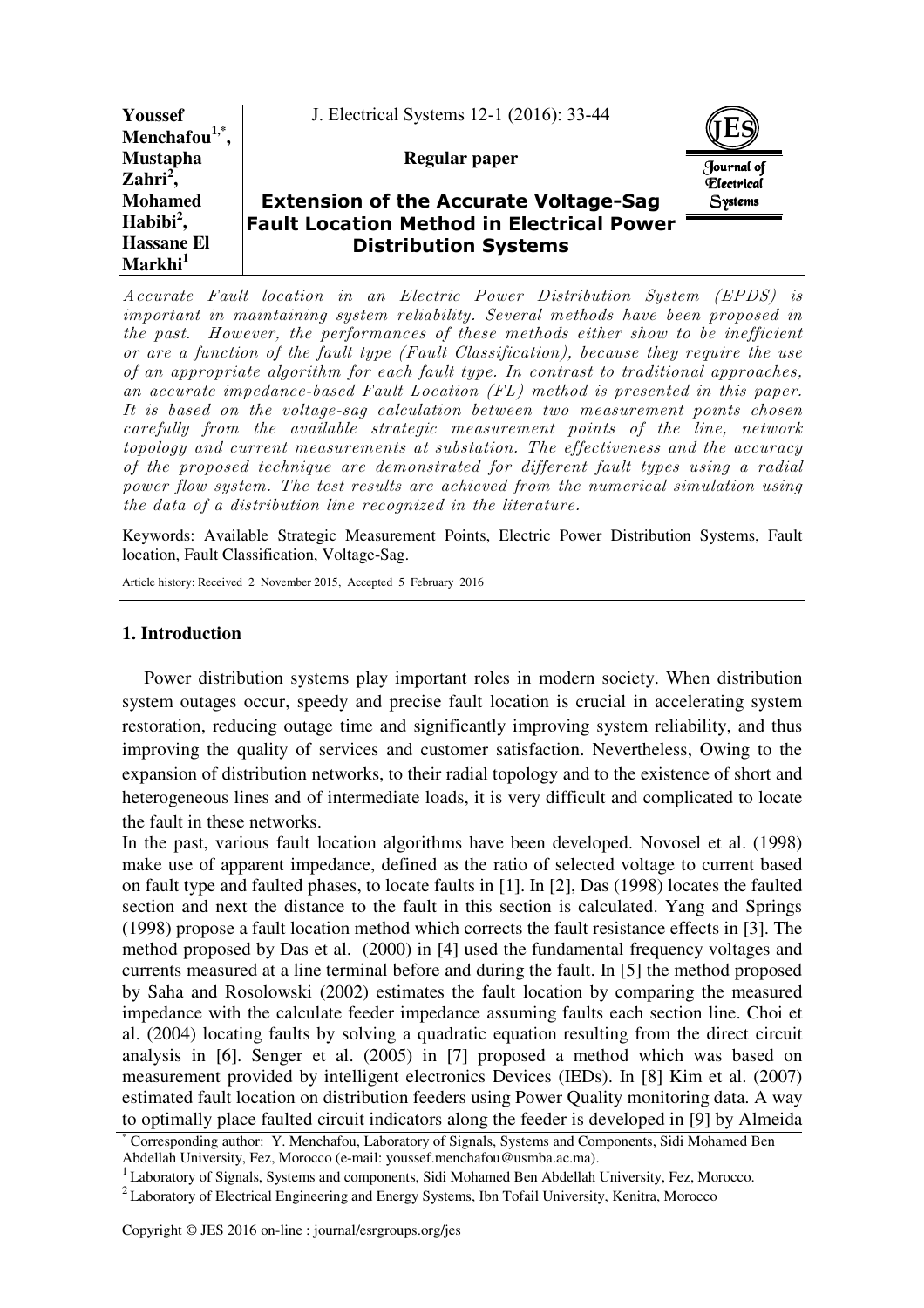et al. (2011). Methods to reduce and eliminate the uncertainty about the fault location are discussed by authors of  $[10, 11]$   $(2012)$ . In  $[12]$ , Sadeh et al.  $(2013)$  suggested a new algorithm for radial distribution systems using modal analysis. Wanjing et al. presented a novel method based on two types of fault location approaches using line to neutral or line to line measurement at substation in [13] (2014). In [14], Zahri et al. (2014) proposed a new hybrid method based on ANN and Apparent impedance calculation to determinate the Faulty section of line. A reduced algorithm for fault location in EPDS is suggested by Zahri et al, in [15] (2015), utilizing voltages and currents measurement only at the sub-station as input data to calculate the fault current, and therefore, avoid the iterative aspect of the classic algorithm for single line to ground fault location and reduce its computational charge.

According to literature review, it is shown that existing fault location methods either show inefficiency which hinders their practical implementation and their industrial use, or require the use of an appropriate computation in function of fault type which demands an extra computational charge for the fault classification.

 Considering the limitation mentioned previously, in this paper, an accurate impedancebased Fault Location (FL) technique is presented. It is an independent method from the fault classification, based on the voltage-sag calculation between two measurement points chosen carefully from the available strategic measurement points of the line, the network topology, and current measurements at substation. The effectiveness of the proposed technique is demonstrated for different types of fault using a radial power flow system. The test results are achieved from the numerical simulation using the data of a distribution line recognized in the literature. A comparison is performed between the proposed method and a classic iterative technique in order to prove its accuracy.

The rest of this paper is organized as follows: The New Single Line to Ground (SLG) Fault Location Formulation and Proposed Extension are presented in sections 2 and 3 respectively. In section 4, the Fault Location algorithm is illustrated. The test results are shown in Section 5, whereas the conclusions of this work are presented in Section 6.

# **2. The New SLG Fault Location Formulation**

In order to determinate the Single-Line to Ground (SLG) Fault Location, the following mathematical development is performed using a simplified modeling of a distribution network illustrated in figure.1. The fault location is computed using the calculated voltagesag between two measurement points, esteemed fault current and line parameters.

# **2.1. Case of One Section of Line**



Fig.1. During-fault one section distribution line modeling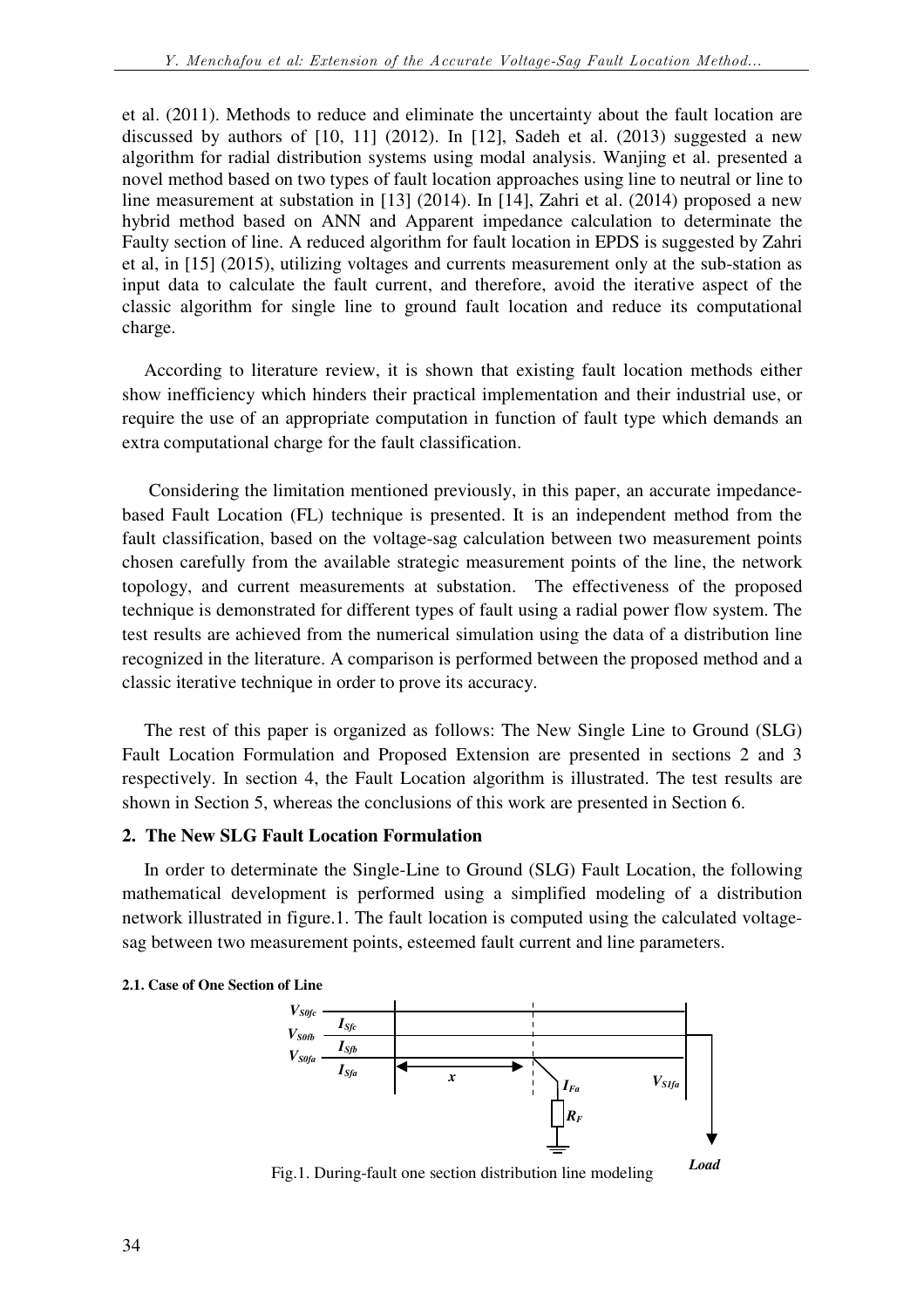*ISf a,b,c, Phase a, b and c Sending-end current during the fault; VS0fa,b,c Phase a, b and c Sending-end voltage during the fault; VS1fa,b,c Phase a, b and c Voltage at the end of the line during the fault; IFa Phase a fault current; l0 Line length; Z0 Line impedance Matrix; x Fault Distance; Zii Self impedance; Zij Mutual impedance.* 

Referring to figure.1, the following equations can be obtained:

$$
V_{Sof} - V_{S1f} = x \cdot Z_o \cdot (I_{Sf}) + (l_o - x) \cdot Z_o \cdot (I_{Sf} - I_F)
$$
  
(1)  

$$
V_{Sof} - V_{S1f} = x \cdot Z_o \cdot I_F + l_o \cdot Z_o \cdot (I_{Sf} - I_F)
$$
  
(2)  

$$
x \cdot Z_o \cdot I_F = V_{Sof} - V_{S1f} - l_o \cdot Z_o \cdot (I_{Sf} - I_F)
$$
  
(3)

For a SLG fault, the fault current is:

$$
I_F = \begin{bmatrix} I_{Fa} \\ 0 \\ 0 \end{bmatrix}
$$
 (4)

The equation (5) is then obtained:

$$
x \cdot Z_o \cdot \begin{bmatrix} I_{Fa} \\ 0 \\ 0 \end{bmatrix} = \begin{bmatrix} V_{SOfa} \\ V_{SOfb} \\ V_{SOfc} \end{bmatrix} - \begin{bmatrix} V_{S1fa} \\ V_{S1fb} \\ V_{S1fc} \end{bmatrix} - l_o \cdot Z_o \cdot \left( \begin{bmatrix} I_{Sfa} \\ I_{Sfb} \\ I_{Sfc} \end{bmatrix} - \begin{bmatrix} I_{Fa} \\ 0 \\ 0 \end{bmatrix} \right)
$$
 (5)

The fault distance can be estimated by (6):

$$
x = \frac{V_{Sofa} - V_{S1fa} - l_o \cdot Z_{oa} \cdot (I_{Sfa} - I_{Fa})}{Z_{oa} \cdot I_{Fa}}\tag{6}
$$

It is possible to obtain from (6) the fault distance from the parameters of the system: the sending-end pre-fault current, and the voltage-sag between the sending-end point and a second measurement point during the fault. **2.2. Case of Multi-Sections of Line** 



Fig.2. During-fault Simplified distribution network modeling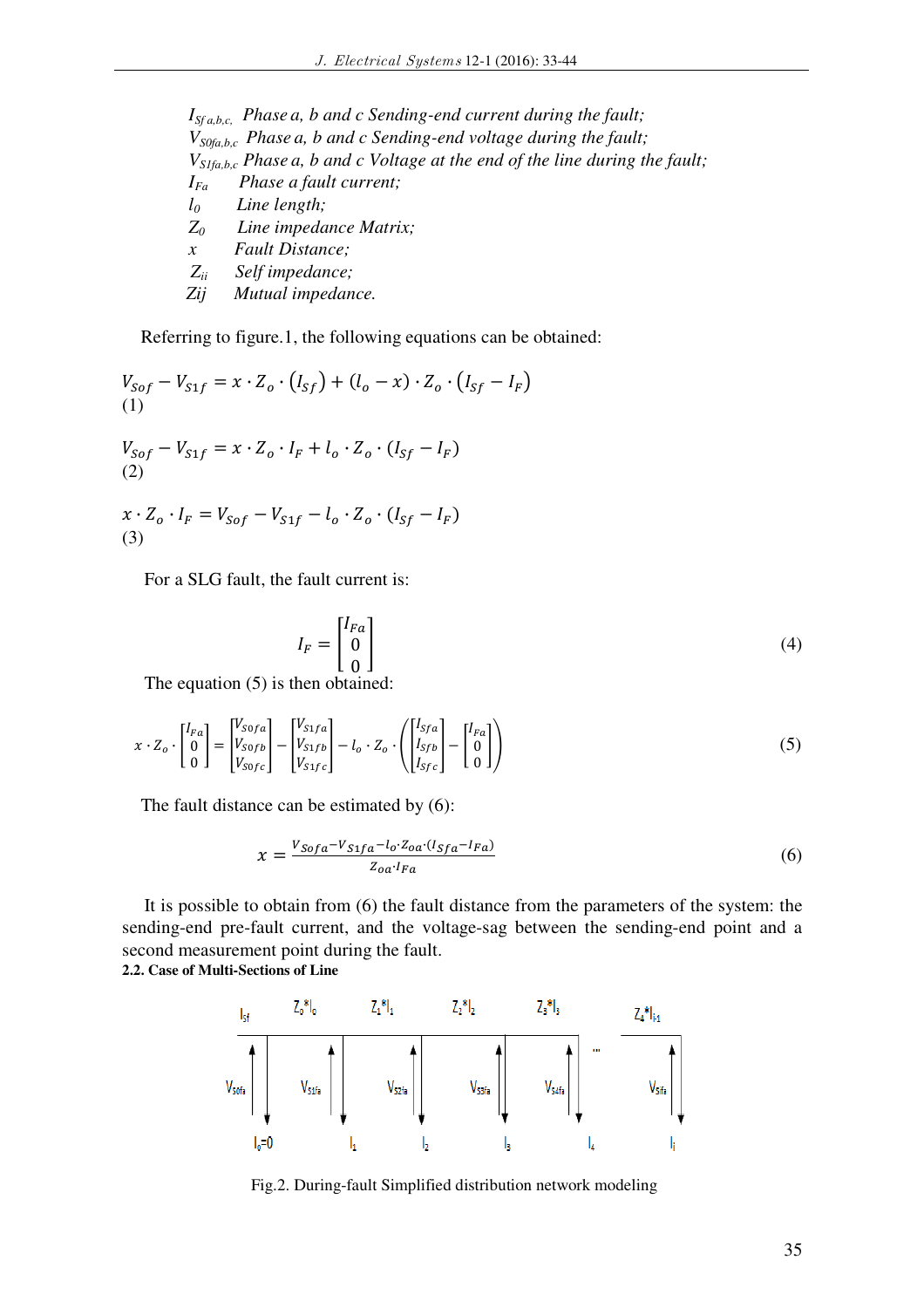### *i. Fault in the first Section of Line*

$$
V_{\text{Sof}a} - V_{\text{S1fa}} = \mathbf{x} \cdot Z_o \cdot I_{\text{Fa}} + Z_o \cdot I_o \cdot (I_{\text{Sfa}} - I_{\text{Fa}})
$$
\n<sup>(7)</sup>

$$
V_{S1fa} - V_{S2fa} = Z_1 \cdot l_1 \cdot (I_{Sfa} - I_{Fa} - I_1) = Z_1 \cdot l_1 \cdot (I_{Sfa} - I_{Fa} - I_1)
$$
\n(8)

$$
V_{S2fa} - V_{S3fa} = Z_2 \cdot l_2 \cdot (I_{Sfa} - I_{Fa} - I_1 - I_2) = Z_2 \cdot l_2 \cdot (I_{Sfa} - I_{Fa} - I_1 - I_2)
$$
(9)

$$
V_{Si-1fa} - V_{Sifa} = Z_{i-1} \cdot l_{i-1} \cdot (I_{Sfa} - I_{Fa} - I_1 - I_2 - \dots - I_{i-1})
$$
\n(10)

By the summation of the equations terms, equation (11) is obtained:  $V_{Sofa} - V_{Sifa} = I_{sfa} \sum_{k=0}^{l-1} Z_k \cdot l_k - \sum_{k=0}^{l-1} Z_k \cdot l_k \cdot \sum_{i=1}^{k-1} I_j - I_{Fa} \sum_{k=0}^{l-1} Z_k \cdot l_k + \mathbf{x} \cdot \mathbf{Z_o} \cdot I_{Fa}$  $(11)$ 

*ii. Fault in the second Section of Line*   $V_{Sofa} - V_{S1fa} = l_o \cdot Z_o \cdot (I_{Sfa} - I_{Fa}) = Z_o \cdot l_o \cdot (I_{Sfa} - I_o - I_{Fa}) + l_o \cdot Z_o \cdot I_{Fa}$ (12)

$$
V_{S1fa} - V_{S2fa} = Z_1 \cdot l_1 \cdot (I_{Sfa} - I_1 - I_{Fa}) + x \cdot Z_1 \cdot I_{Fa}
$$
  
(13)

$$
V_{S2fa} - V_{S3fa} = Z_2 \cdot l_2 \cdot (I_{Sfa} - I_1 - I_{Fa} - I_2)
$$
\n
$$
\vdots \qquad \qquad \vdots \qquad \qquad \vdots \qquad \qquad \vdots
$$
\n(14)

$$
V_{Si-1fa} - V_{Sifa} = Z_{i-1} \cdot l_{i-1} \cdot (I_{Sfa} - I_1 - I_2 - \dots - I_{Fa} - I_{i-1})
$$
\n(15)

As for  $(11)$ , the summation of  $(12)$ ,  $(13)$ ,  $(14)$  and  $(15)$  allow to obtain the equation  $(16)$ :

$$
V_{Sofa} - V_{Sifa} = I_{sfa} \sum_{k=0}^{i-1} Z_k \cdot l_k - \sum_{k=0}^{i-1} Z_k \cdot l_k \cdot \sum_{i=1}^{k-1} I_j - I_F \sum_{k=0}^{i-1} Z_k \cdot l_k + l_o \cdot Z_o \cdot I_{Fa} + \mathbf{x} \cdot Z \cdot I \cdot I \cdot Fa \tag{16}
$$

#### iii. *Fault in the third Section of Line*

$$
V_{Sofa} - V_{Sifa} = I_{sfa} \sum_{k=0}^{i-1} Z_k \cdot l_k - \sum_{k=0}^{i-1} Z_k \cdot l_k \cdot \sum_{i=1}^{k-1} I_j - I_{Fa} \sum_{k=0}^{i-1} Z_k \cdot l_k + l_o \cdot Z_o \cdot I_{FA} + I_{2} \cdot Z_2 \cdot I_{FA}
$$
  
(17)

From equations (11), (16) et (17), It can be seen that the bold terms are function of the fault distance in each case, in reel electric networks, lines are generally of the same nature, thus, the impedances per length unit are identical  $(Z_0=Z_1=Z_2=Z)$ , the relations (11), (16) et (17) become then:

$$
V_{Sofa} - V_{Sifa} = I_{sfa} \sum_{k=0}^{i-1} Z_k \cdot l_k - \sum_{k=0}^{i-1} Z_k \cdot l_k \cdot \sum_{i=1}^{k-1} I_j - I_{Fa} \sum_{k=0}^{i-1} Z_k \cdot l_k + x \cdot Z_o \cdot I_{Fa}
$$
\n(18)

$$
V_{So} - V_{Si} = I_s \sum_{k=0}^{i-1} Z_k \cdot l_k - \sum_{k=0}^{i-1} Z_k \cdot l_k \cdot \sum_{i=1}^{k-1} I_j - I_F \sum_{k=0}^{i-1} Z_k \cdot l_k + (l_o + x) \cdot Z_o \cdot I_F
$$
  
\n
$$
V_{Sofa} - V_{Sifa} = I_{sfa} \sum_{k=0}^{i-1} Z_k \cdot l_k - \sum_{k=0}^{i-1} Z_k \cdot l_k \cdot \sum_{i=1}^{k-1} I_j - I_{Fa} \sum_{k=0}^{i-1} Z_k \cdot l_k + (l_o + \textbf{1} + \textbf{1} + \textbf{1} + \textbf{1} + \textbf{1} + \textbf{1} + \textbf{1} + \textbf{1} + \textbf{1} + \textbf{1} + \textbf{1} + \textbf{1} + \textbf{1} + \textbf{1} + \textbf{1} + \textbf{1} + \textbf{1} + \textbf{1} + \textbf{1} + \textbf{1} + \textbf{1} + \textbf{1} + \textbf{1} + \textbf{1} + \textbf{1} + \textbf{1} + \textbf{1} + \textbf{1} + \textbf{1} + \textbf{1} + \textbf{1} + \textbf{1} + \textbf{1} + \textbf{1} + \textbf{1} + \textbf{1} + \textbf{1} + \textbf{1} + \textbf{1} + \textbf{1} + \textbf{1} + \textbf{1} + \textbf{1} + \textbf{1} + \textbf{1} + \textbf{1} + \textbf{1} + \textbf{1} + \textbf{1} + \textbf{1} + \textbf{1} + \textbf{1} + \textbf{1} + \textbf{1} + \textbf{1} + \textbf{1} + \textbf{1} + \textbf{1} + \textbf{1} + \textbf{1} + \textbf{1} + \textbf{1} + \textbf{1} + \textbf{1} + \textbf{1} + \textbf{1} + \textbf{1} + \textbf{1} + \textbf{1} + \textbf{1} + \textbf{1} + \textbf{1} + \textbf{1} + \textbf{1} + \textbf{1} + \textbf{1} + \textbf{1} + \textbf{1} + \text
$$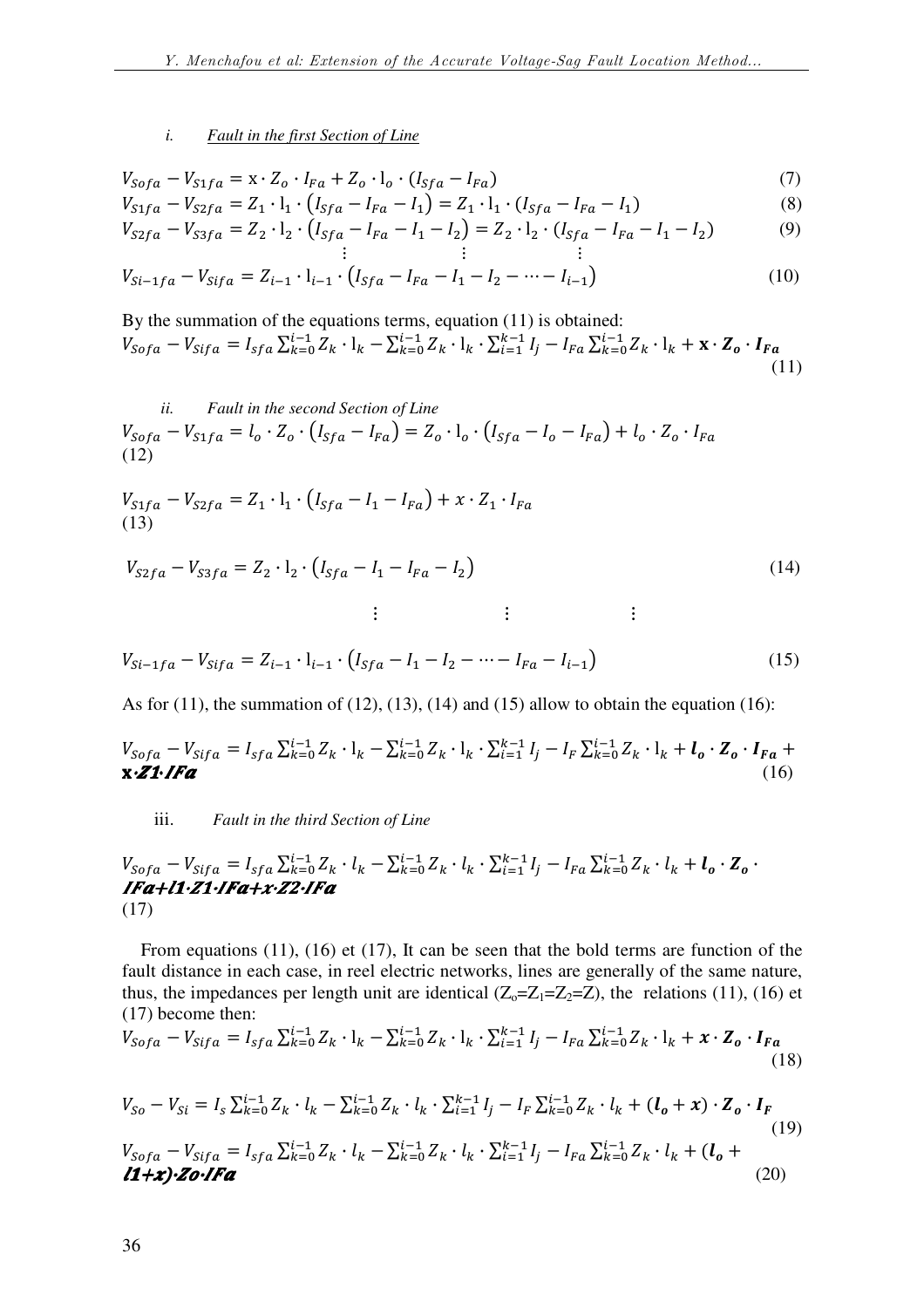Considering  
\n
$$
A = I_{sfa} \sum_{k=0}^{i-1} Z_k \cdot l_k - \sum_{k=0}^{i-1} Z_k \cdot l_k \cdot \sum_{i=1}^{k-1} I_j - I_{Fa} \sum_{k=0}^{i-1} Z_k \cdot l_k
$$
\n(21)

And  

$$
B = V_{\text{Soft}} - V_{\text{Sifa}}
$$
 (22)

The fault distance  $x$  is obtained then by equation  $(23)$ :

$$
x = \frac{A - B}{Z_0 \cdot I_{Fa}}\tag{23}
$$

#### **3. Proposed Extension**

The fault location method described in Section 2 was already exanimated in a previous work. This method, however, was proposed only for SLG faults, which limits its practical application. The application of the proposed fault location formulation to all remaining fault types (Double Line to Ground 'DLG', Line to Line 'LL', Three Phase to Ground 'TPG') is proposed as an extension of the method in this paper. The fault location algorithm remains the same. Also, the equations used for all fault type are the same, which allow avoiding the use of a fault classification algorithm.

All fault types can be illustrated in the general fault modeling presented in figure.3.



Fig.3. General fault modeling.

Referring to figure.3, the following equations can be obtained:  $V_{Sof} - V_{S1f} = x \cdot Z_o \cdot (I_{Sf}) + (l_o - x) \cdot Z_o \cdot (I_{Sf} - I_F)$  (24)

$$
V_{Sof} - V_{S1f} = x \cdot Z_o \cdot I_F + l_o \cdot Z_o \cdot (I_{Sf} - I_F)
$$
\n(25)

$$
x \cdot Z_o \cdot I_F = V_{\text{Sof}} - V_{\text{S1f}} - l_o \cdot Z_o \cdot (I_{\text{Sf}} - I_F) \tag{26}
$$

For a general case of fault, the fault current is:

$$
I_F = \begin{bmatrix} I_{Fa} \\ I_{Fb} \\ I_{Fc} \end{bmatrix} \tag{27}
$$

The equation (28) is then obtained: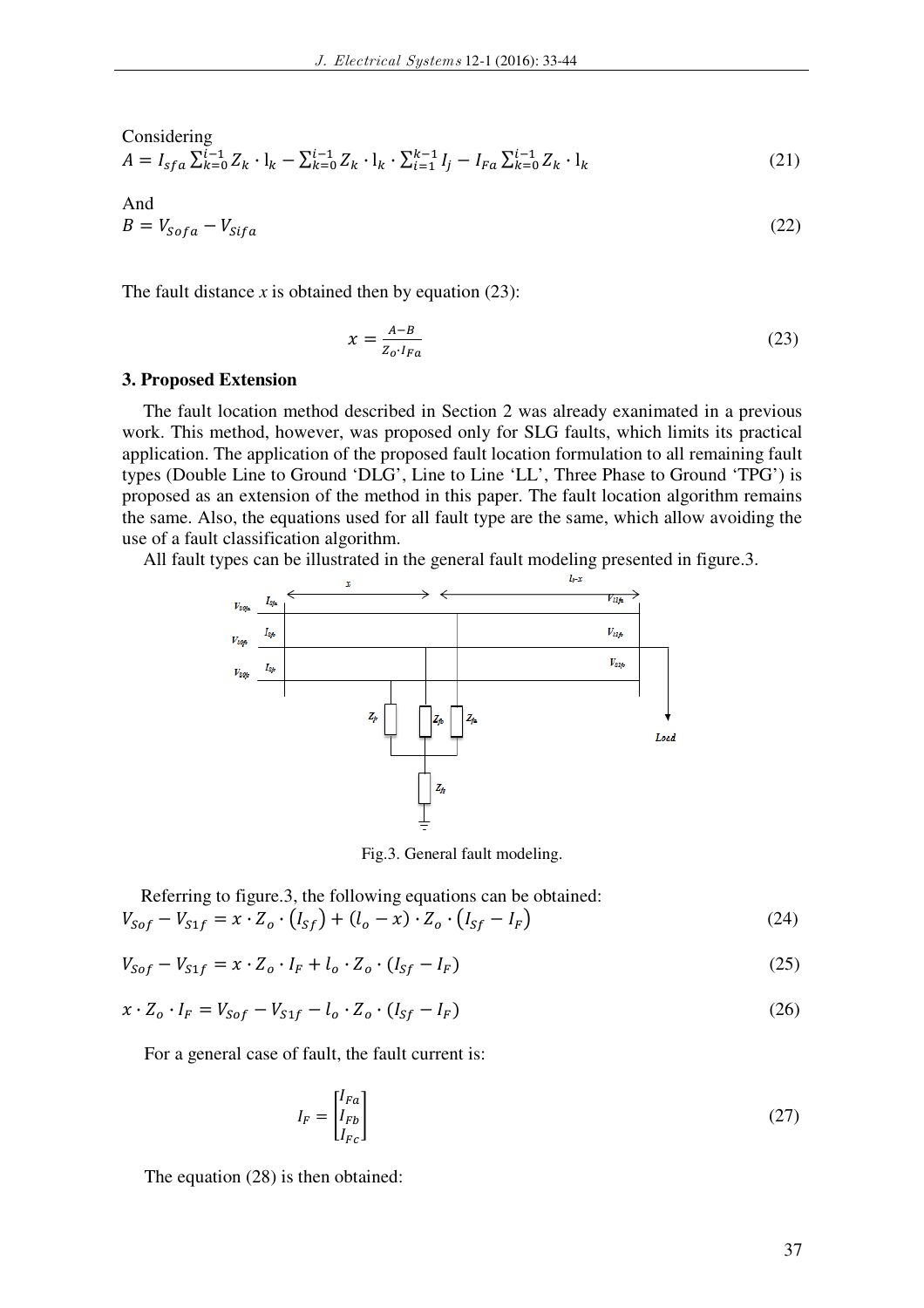$$
x \cdot Z_o \cdot \begin{bmatrix} I_{ra} \\ I_{Fb} \\ I_{Fc} \end{bmatrix} = \begin{bmatrix} V_{SOf a} \\ V_{SOf b} \\ V_{SOf c} \end{bmatrix} - \begin{bmatrix} V_{S1f a} \\ V_{S1f b} \\ V_{S1fc} \end{bmatrix} - l_o \cdot Z_o \cdot \left( \begin{bmatrix} I_{Sfa} \\ I_{Sfb} \\ I_{Sfc} \end{bmatrix} - \begin{bmatrix} I_{ra} \\ I_{Fb} \\ I_{Fc} \end{bmatrix} \right)
$$
(28)

The fault distance  $x$  is obtained then by equation (29):

$$
x = \frac{A - B}{Z_0 I_F} \tag{29}
$$

# **4. Fault location algorithm**

After the detection of the fault, the FL process is initialized. First, the system is divided into n branches, where n is the number of possible paths (end nodes). For each branch, the following procedure for determining the faulty location is started:

- i. Voltage measurement on two points of the line;
- ii. Voltage drop calculation between the two points;
- iii. The load current during the fault period is different from the pre-fault load current, due to voltage drops and systems dynamics during the fault. For this reason, load current during the fault  $I_{La}$  is assumed to be the same as the prefault load current, thus, the fault current is calculated using (30):

$$
I_F = I_{Sf} - I_S \tag{30}
$$

With  $I_s$  is the sending-end pre-fault current.

iv. The fault distance is estimated using equation (29). The Fault location algorithm is then illustrated in figure.4:



Fig.4. Fault location algorithm for each branch of the total line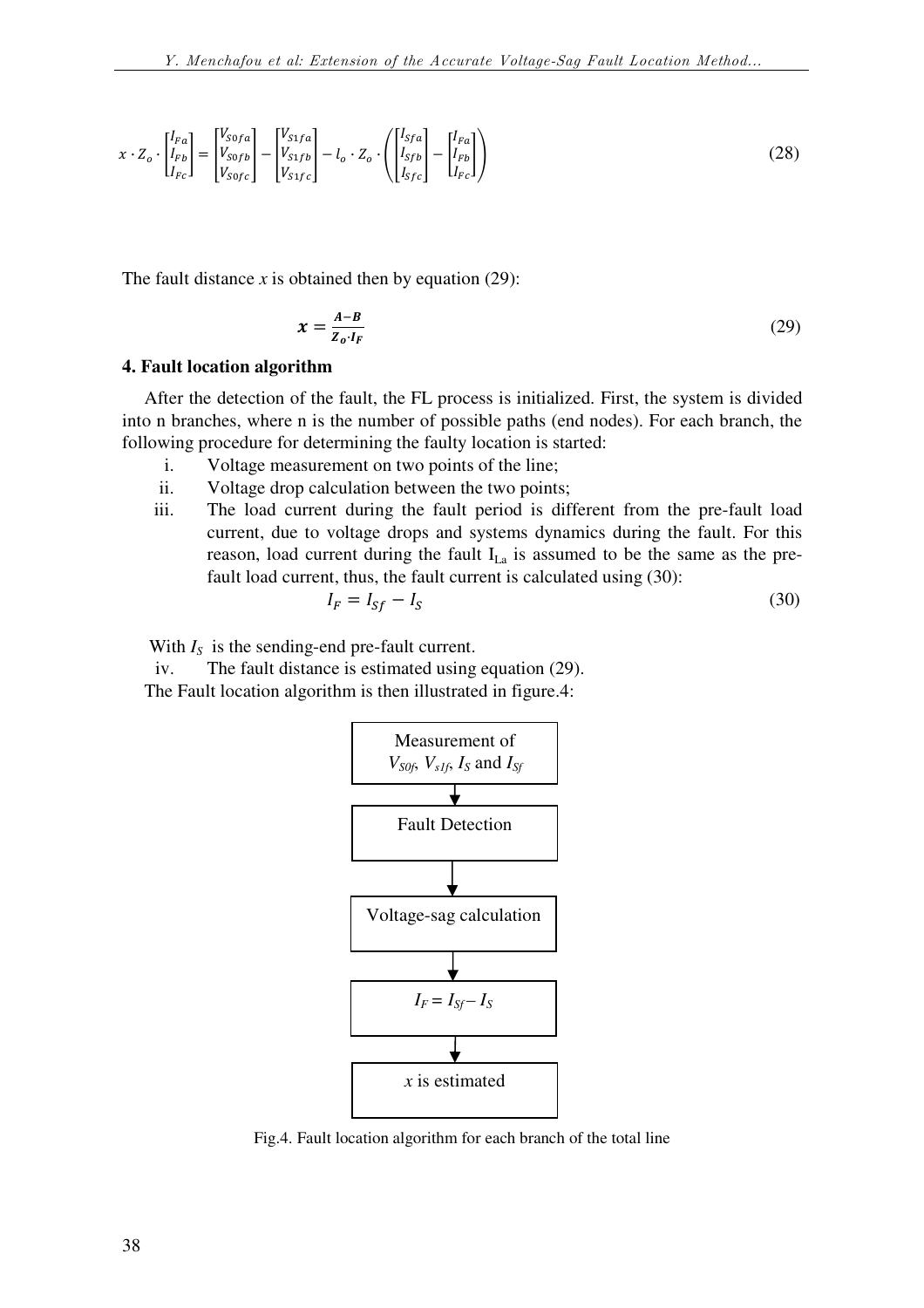# **5. Tests and results**

# **5.1. Simulated System**

The system studied, as shown in the figure.5, is a part of the underground distribution network, it is a line from 20 KV distribution network of total length 22.5 Km, composed of 6 sections of different lengths, simulated using distributed parameter line model as shown in Table 1.

Using Matlab [16] as simulation tool, a total of 26 fault cases is simulated at different FL between 0-100%, for different fault resistances (0.001, 10, 20, 50 and 100 Ω).

| Table 1. Studied Sections of lines Parameters |                                                                 |  |  |
|-----------------------------------------------|-----------------------------------------------------------------|--|--|
| Input voltages [KV]                           | $V_s = 11.547$ , U=20                                           |  |  |
| Rf [Ohms]                                     | $0.001; 10; 20; 50$ and 100                                     |  |  |
| Line impedance [Ohms/Km]                      | $Z_1 = 0.56 + j0.831$ , $Z_0 = 0.845 + j2.742$                  |  |  |
| Line section length [Km]                      | $l_1$ =2.4; $l_2$ =4; $l_3$ =4; $l_4$ =4; $l_5$ =4.1; $l_6$ =4; |  |  |



Fig.5. Simulated System without DG.

# **5.2. Results:**

The proposed technique is extensively tested to verify its effectiveness and accuracy, the performances of fault location algorithms are usually measured by the errors on the fault distance:

$$
err\left(\%) = \left| \frac{x(actual\ ) - x(estimated\ )}{l} \right| \tag{31}
$$

Where

*x(estimated): estimated fault distance (in Km); x(actual): real fault distance (in Km); l : total line length (in Km).* 

Figures 6, 7, 8 and 9 illustrate some obtained test results for different fault types (Double Line to Ground 'DLG', Line to Line 'LL', Three Phase to Ground 'TPG'), different location between 0 and 100% of the line and for different fault resistances ( $R_f = 0.001$ ; 10; 20; 50 and 100  $\Omega$ ). The obtained results show a comparison between the performances of the proposed technique and the classical iterative algorithm recognized in the literature [17]. The blue bar graph presents the errors on the fault distance using the new Fault location algorithm for the system simulated. The brown tracks the errors on fault distance using the classical iterative algorithm.

According to Figure 6, a significant difference appears between performances of the new technique and the iterative one, the average errors obtained by the proposed algorithm increase from "0.008 %" to "0.07 %" with the increment of the fault resistance. However, the increasing of the iterative algorithm is between "0.00  $\%$ " and "0.63  $\%$ ". In addition, it is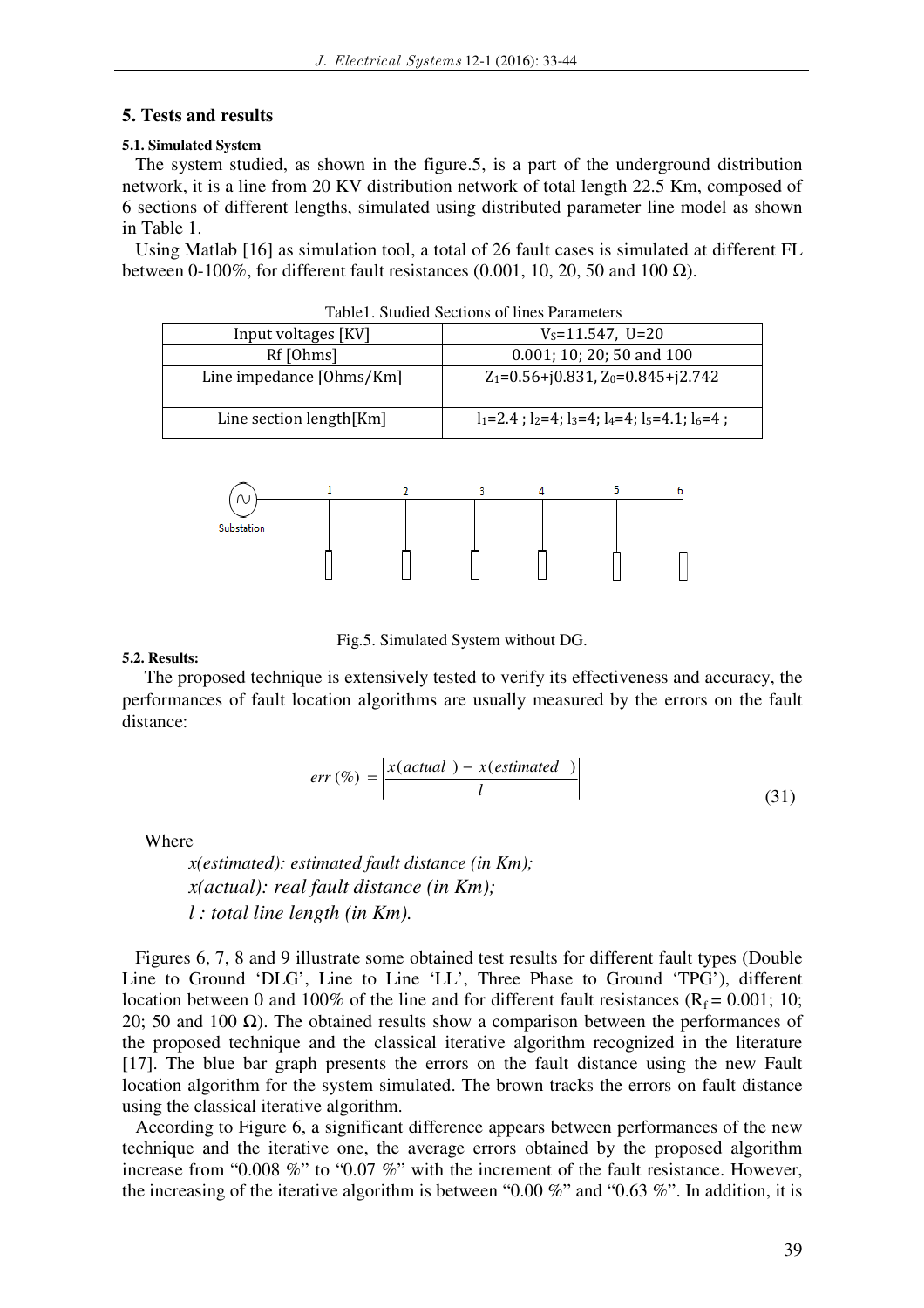evident that the errors on fault distance obtained here are in exceptionally good agreement with those obtained using the classical iterative algorithm in term of increasing of the average errors between the low and the high fault resistance caused by the effect of the fault resistance.

As seen on Figures.7, 8 and 9, the maximal errors obtained by the proposed algorithm are lower than those obtained by the classical iterative one. This reinforces and validates the proposition of the figure.6.



(b)

Fig.6. SLG faults.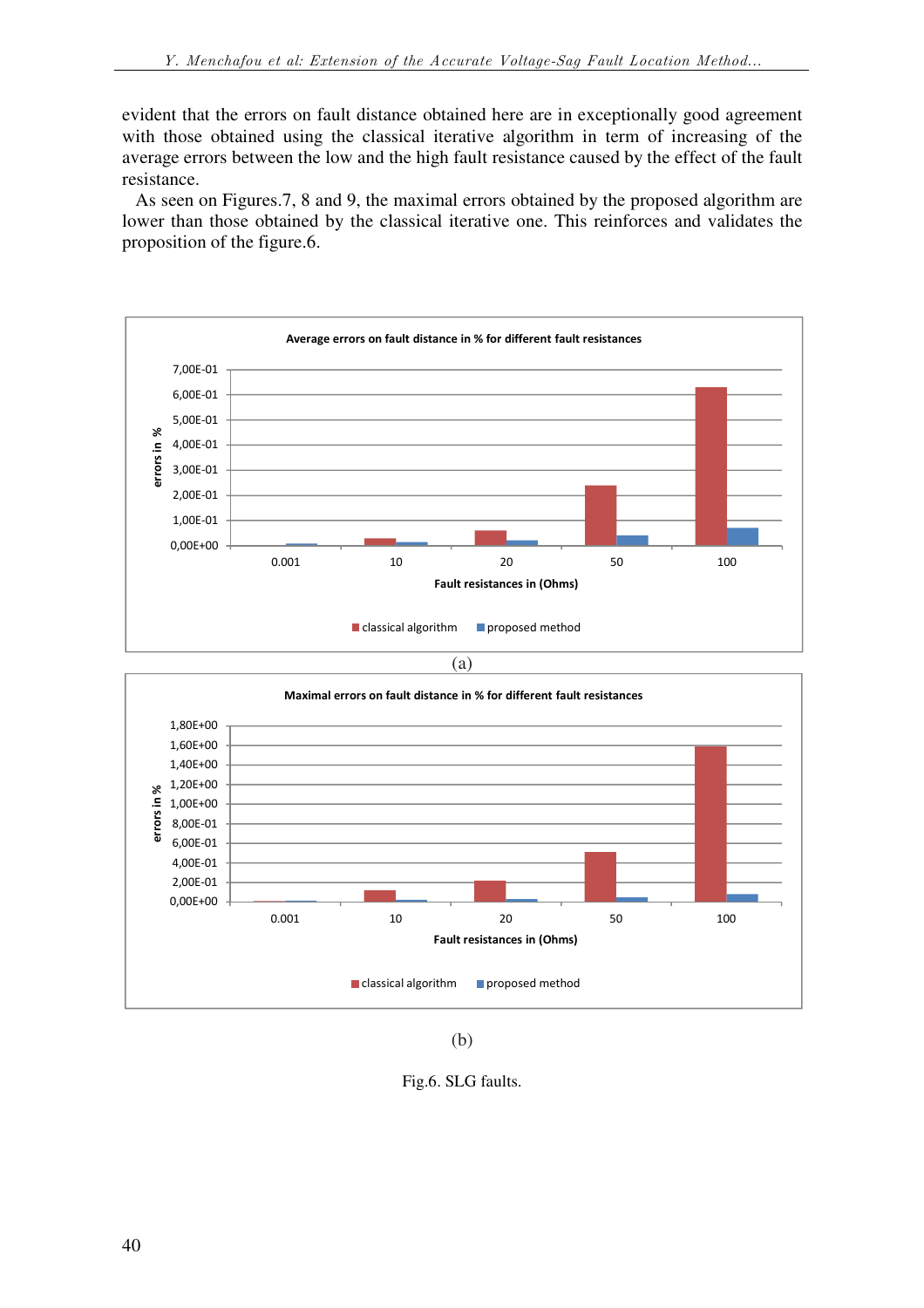

(a)



Fig.7. Line to Line (LL) Faults.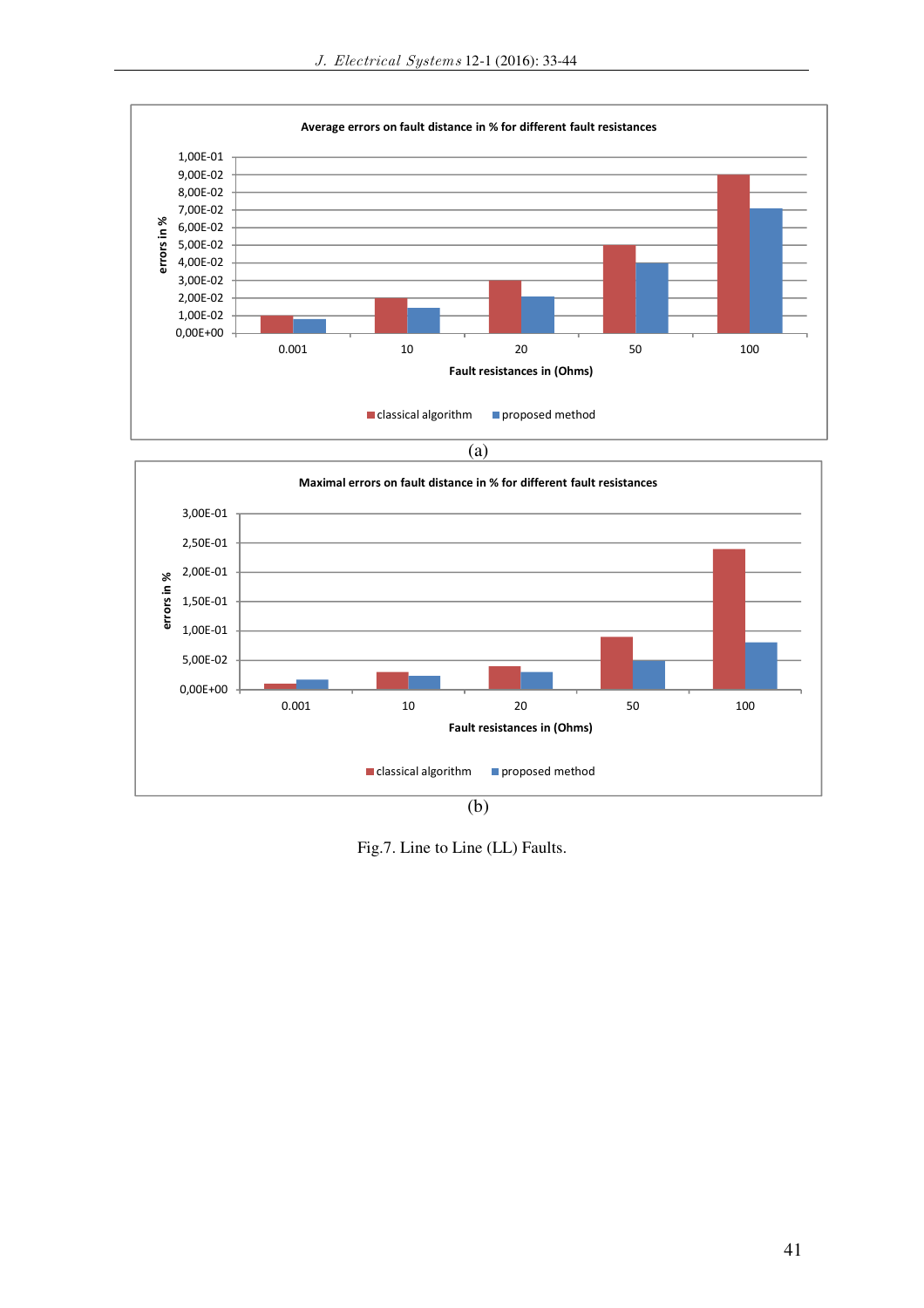



Fig.8. DLG Faults.

#### **5.3. Discussions:**

Prior works have documented different impedance-Based Fault Location methods. The review of these works either show inefficiency which hinders their practical implementation and their industrial use, or require the use of an appropriate computation in function of fault type which demands an extra computational charge for the fault classification. After the study of a new accurate SLG fault location method in EPDS based on voltage-sag calculation between two measurement points and network parameters, this paper presents an extension of the previous technique for the other types of faults.

We found that errors obtained using the new technique are significantly lower than those obtained using other methods. This is validated by the comparison performed between the new algorithm and the classical iterative one for all fault types. These findings demonstrate the accuracy and the effectiveness of the new method without necessity of a classification algorithm, and encourage studying its practical implementation.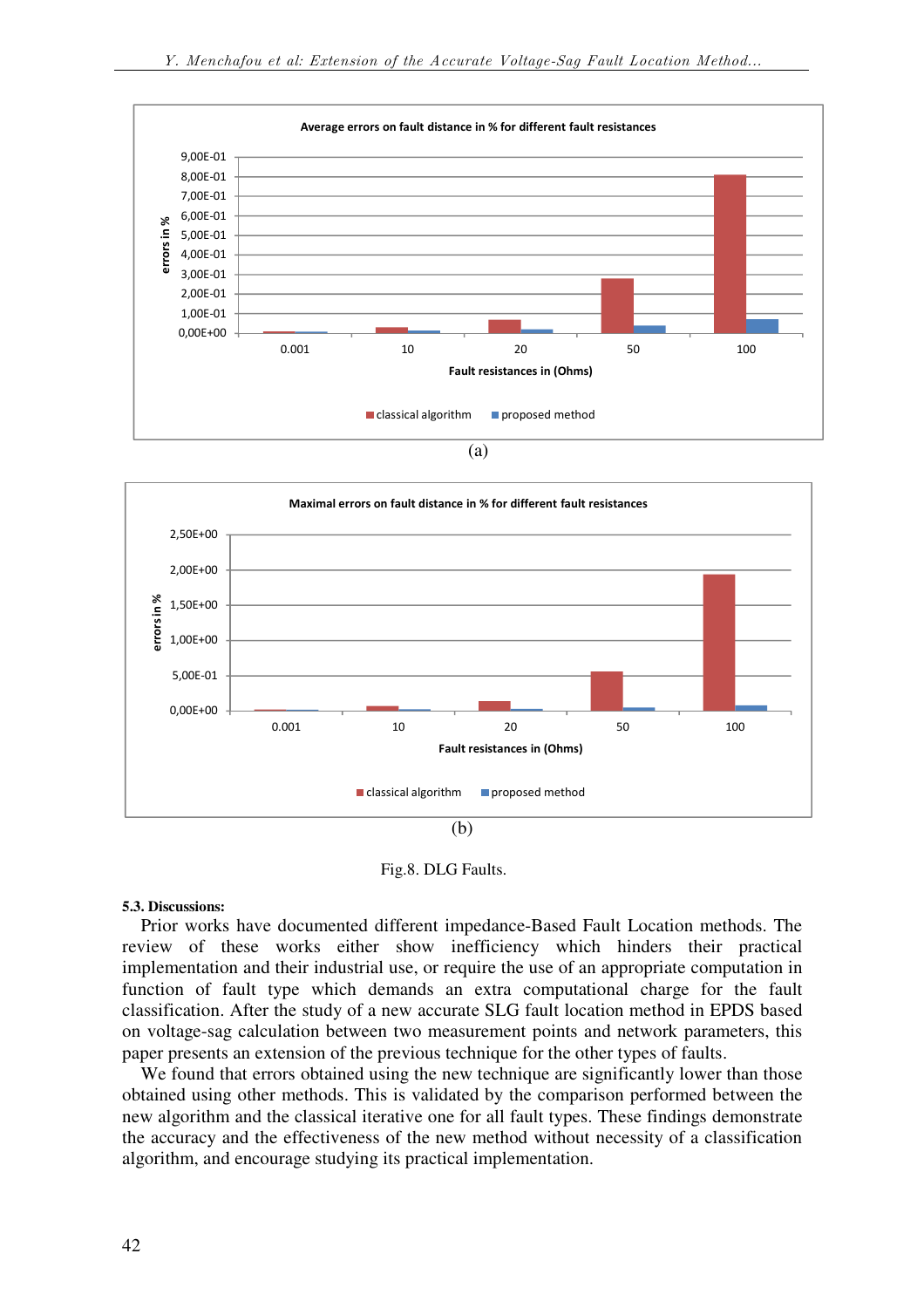



Fig.9. TPG Faults.

# **6. Conclusion**

An extension of the new accurate technique to estimate the fault location for Electrical Power Distribution Systems has been presented in this paper. Voltage-sag calculation between two measurement points which have been chosen carefully from the available strategic measurement points of the line, the network topology and current measurements at substation are utilized to estimate the fault distance. Most of the FL techniques found in the literature are either inefficient which hinder their practical implementation and their industrial use, or in need of the use of an appropriate computation in function of fault type which demands an extra computational charge for the fault classification.

The performances of this technique are verified by several tests simulating 26 cases of single phase to ground faults for different fault resistances.